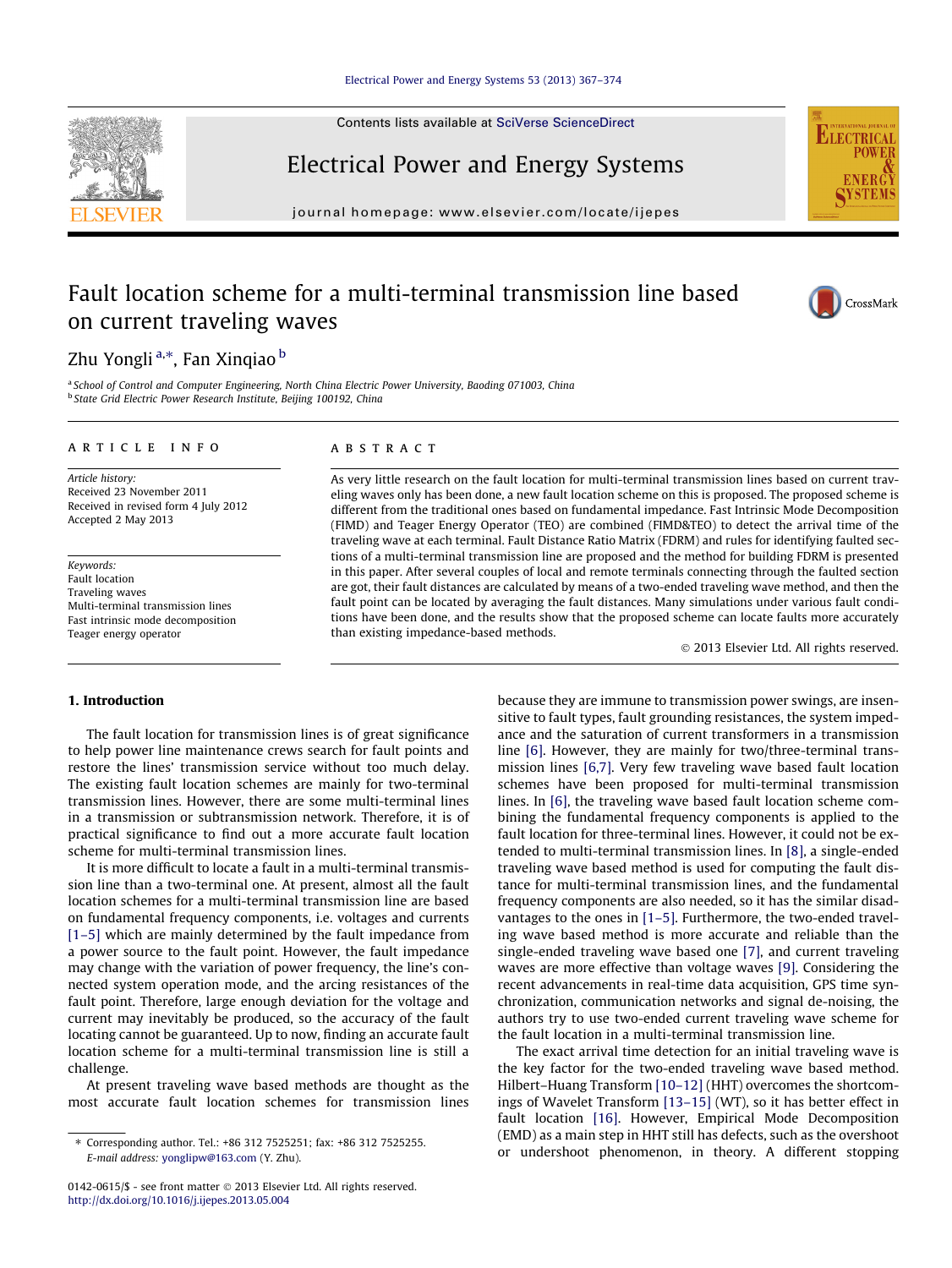condition for the EMD calculation loop may produce a different set of Intrinsic Mode Functions (IMFs), and the resulting IMF may not accurately reflect the true physical nature of the analyzed data because the EMD tends to miss some riding wave on steep edge of the IMF. At the same time, Hilbert Transform may result in a negative frequency at times, which is extremely hard to interpret and is of debatable physical significance [\[17\].](#page--1-0) In 2008, a new adaptive time–frequency analysis method – Fast Intrinsic Mode Decomposition (FIMD) is proposed by Louis Yu Lu [\[17\]](#page--1-0). The FIMD method can overcome the disadvantages of EMD, and it has higher computational efficiency as well [\[17\]](#page--1-0). At the same time, Teager Energy Operator (TEO) can effectively reflect changes in the amplitude and frequency of the analyzed signals [\[18,19\]](#page--1-0), and its computational efficiency is higher than Hilbert Transform. Therefore, FIMD and TEO are combined, called FIMD&TEO, in this paper, to detect the arrival time of the initial traveling wave in a faulted transmission line.

To locate a fault in a multi-terminal transmission line, the key step is to identify the faulted section which is certain in the area surrounded by the wave receiving terminals of the line. The possible faulted sections include a branch line, a T node or a line section between two adjacent T nodes. Each fault distance of a fictitious two-terminal line formed by any couple of the terminals is calculated. To reduce the possible faulted section range, the ratio of the fault distance to the line length from the local terminal to a T node should be calculated. If the ratio is less than 1, the fault should be in the section from the local terminal to the  $T$  node, otherwise it is not. A Fault Distance Ratio Matrix (FDRM) is set up to store all the ratios, and it is used to determine the faulted section. After the faulted section is identified, the fault point can be located by averaging the calculated distances which are described in Section [3.4](#page--1-0) in this paper.

#### 2. The new traveling wave detection method based on fast intrinsic mode decomposition and teager energy operator

#### 2.1. Traveling wave detection method based on FIMD&TEO

The acquisition costs of current are lower than voltage, and current traveling waves are more effective than voltage waves [\[9\].](#page--1-0) Hence, the current traveling waves are employed for fault location in this paper. The current data are decomposed into modal components by Karrenbauer Transform, and then the aerial mode current traveling waves are used for fault location. To show the principle of the proposed current wave detection method, a single-phase grounding fault on a typical transmission line is simulated by PSCAD, and the  $\alpha$ -mode fault current  $I_{\alpha}$  is calculated from the phase current in a quarter of fundamental cycle.  $I_{\alpha}$  is illustrated in Fig. 1a, and decomposed by means of FIMD. The results are also illustrated in Fig. 1a, and the instantaneous teager energy curve of the IMF1, calculated by TEO, is shown in Fig. 1b.

In Fig. 1a,  $I_{\alpha}$  has a sharp change at the 203rd sampling point due to the arrival of the traveling wave, and it should have maximum energy at this point. With refracting and reflecting between the terminals and the fault point in the transmission line, the energy of the detected current wave will gradually become weaker. An obvious pulse appears on the instantaneous teager energy curve in Fig. 1b at the 203rd sampling point, which is similar to the sharp change in  $I_{\alpha}$ . Therefore, the arrival time of initial traveling wave can be detected according to the first energy pulse on the instantaneous energy curve of IMF1 obtained by FIMD, and the appearance of the first energy pulse whose amplitude is larger than a preset threshold can be considered as the occurrence of a fault in a transmission line. Many simulations are also done and the wave detection method based on FIMD&TEO is workable.

#### 2.2. Computational efficiency comparison of FIMD&TEO and HHT

FIMD can offer higher computational efficiency while it overcomes the disadvantages of EMD [\[17\].](#page--1-0) Because TEO does not need complex operation compared with Hilbert Transform, the FIMD&- TEO method has better performance.

To investigate the computational efficiency of the FIMD&TEO method, the same  $\alpha$ -mode fault current data used in Section 2.1 are calculated for 1000 times by FIMD&TEO and HHT respectively. The average time consumed by FIMD&TEO is 8.2063 ms, while the average time consumed by HHT is 81.7562 ms. So the efficiency of the FIMD&TEO method is almost 10 times higher than the HHT method.

#### 3. Fault location scheme for multi-terminal transmission lines based on two-ended traveling waves

3.1. Faulted section identification rules for three-terminal transmission lines

A three-terminal transmission line is depicted in Fig. 2. After a fault occurs in the line, it is assumed that the arrival times of the initial traveling waves detected by FIMD&TEO at Terminal M1,



Fig. 2. Diagram of a three-terminal transmission line.



Fig. 1. (a)  $\alpha$ -Mode current and the fast intrinsic mode decomposition results and (b) the teager energy curve of IMF1.